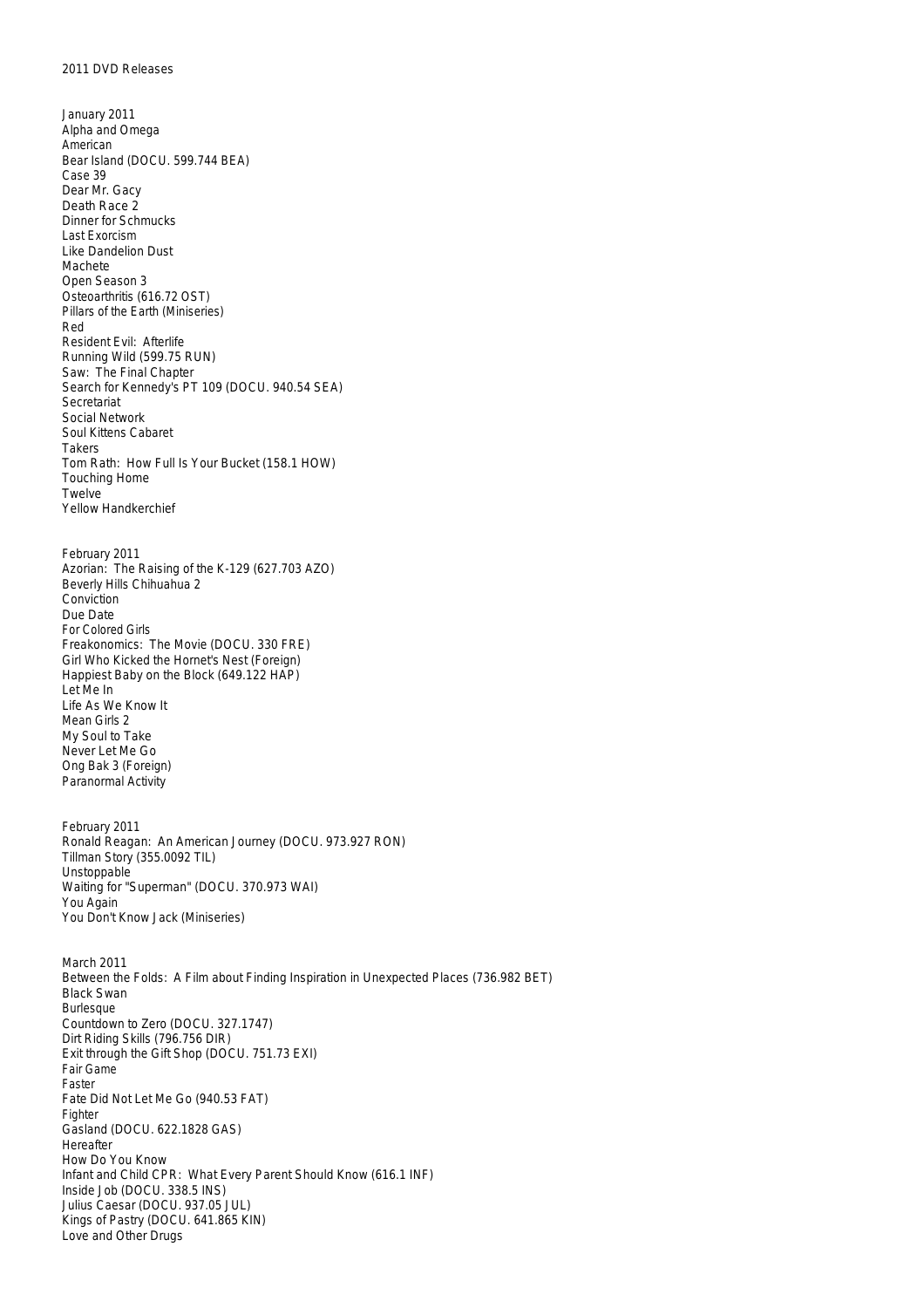Megamind Megamind: The Button of Doom Morning Glory Next Three Days 127 Hours Rape of Europa (DOCU. 364.16 RAP) S.W.A.T.: Firefight Scooby Doo: Curse of the Lake Monster Skyline **Switch** Tangled Thank You for the Music: Michael Jackson: The Final Word (DOCU. 792.42 THA) Tourist Waking Sleeping Beauty (DOCU. 741.58 WAK) Yogi Bear April 2011 Arthur and the Invisibles 2 and 3 Chronicles of Narnia: The Voyage of the Dawn Treader Cool It (DOCU. 363.738 COO) Country Strong Gulliver's Travels: Gulliver's Fun Pack Harry Potter and the Deathly Hallows: Part 1 I Love You Phillip Morris If God Is Willing and da Creek Don't Rise (DOCU. 976.044 IF) King's Speech Little Fockers Mysteries of the Freemasons (DOCU. 336.1 MYS) Rabbit Hole Resident Sharpay's Fabulous Adventure Street Kings 2 Tron: Legacy May 2011 Blue Valentine Diary of Jack the Ripper (DOCU. 364.1523 DIA) Diary of Jack the Ripper (DOCU. 364.1523 DIA) Dilemma Green Hornet Hit List Hunt for Jack the Ripper (DOCU. 364.152 HUN) Hunt for Jack the Ripper (DOCU. 364.152 HUN) Justin Bieber: Never Say Never (Variety) Kurt Cobain: About a Son (782.421 KUR) Lemonade Mouth Mechanic No Strings Attached Rite Roommate Royal Romance: William and Kate: An Unauthorized Tribute (DOCU. 941.085 ROY) June 2011 Adjustment Bureau Battle: Los Angeles Biebermania (DOCU. 920.1 BIE) Big Bang Big Mommas: Like Father, Like Son Biutiful (Foreign Spain) Cedar Rapids Company Men Diary of a Wimpy Kid: Rodrick Rules Drive Angry Eagle Elephant White Green Lantern: Emerald Knights Hall Pass Happy Thank You More Please Just Go With It Knockout N-Secure Red Riding Hood (Horror) Sanctum Season of the Witch Sucker Punch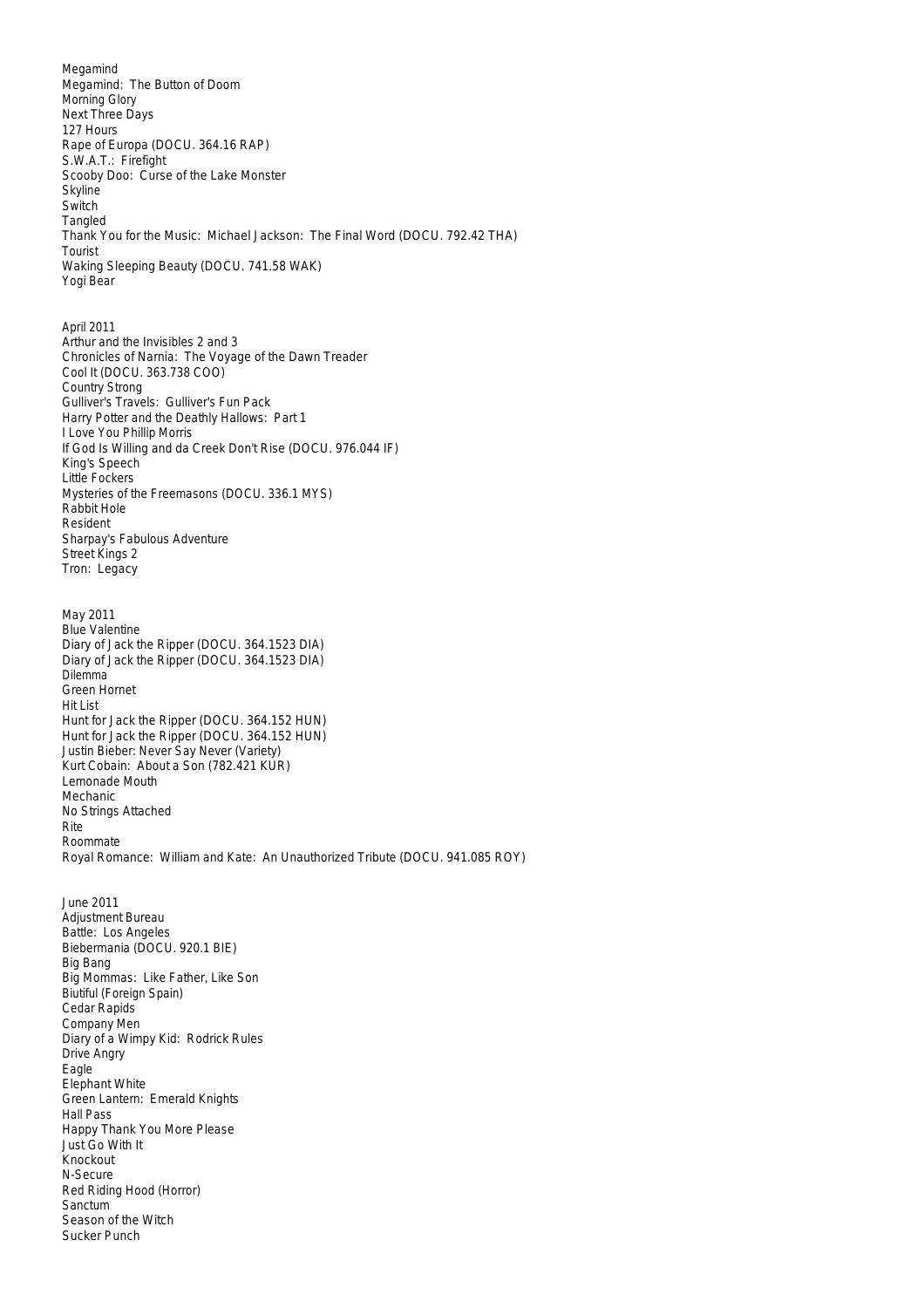True Grit Unknown Warrior's Way

July 2011 Arthur Beastly Insidious Limitless Lincoln Lawyer Rango Source Code Take Me Home Tonight You Got Served: Beat the World August 2011 Blitz Conspirator Grace Card Hoodwinked Too! Jane Eyre Jumping the Broom Laugh to Keep from Crying Love?s Kitchen Madea?s Big Happy Family Marley and Me: The Puppy Years Mars Needs Moms Paul Priest Rio Something Borrowed Soul Surfer Win Win Your Highness September 2011 Assassination Games Bridesmaids Entitled Hanna Kennedys (Mini-Series) Set Up Thor X-Men: First Class October 2011 Bad Teacher Captain America: The First Avenger Fast Five Green Lantern Horrible Bosses Judy Moody and the Not Bummer Summer Monte Carlo Pirates of the Caribbean: On Stranger Tides Scre4m Transformers: Dark of the Moon Winnie the Pooh Wrong Turn 4 Zookeeper November 2011 Cars 2 Change-Up Crazy, Stupid, Love Dragons: Book of Dragons Dragons: Gift of the Night Fury Harry Potter and the Deathly Hallows Part 2 Larry Crowne One Day Our Idiot Brother Seven Days in Utopia Snowmen<sup>®</sup>

30 Minutes or Less